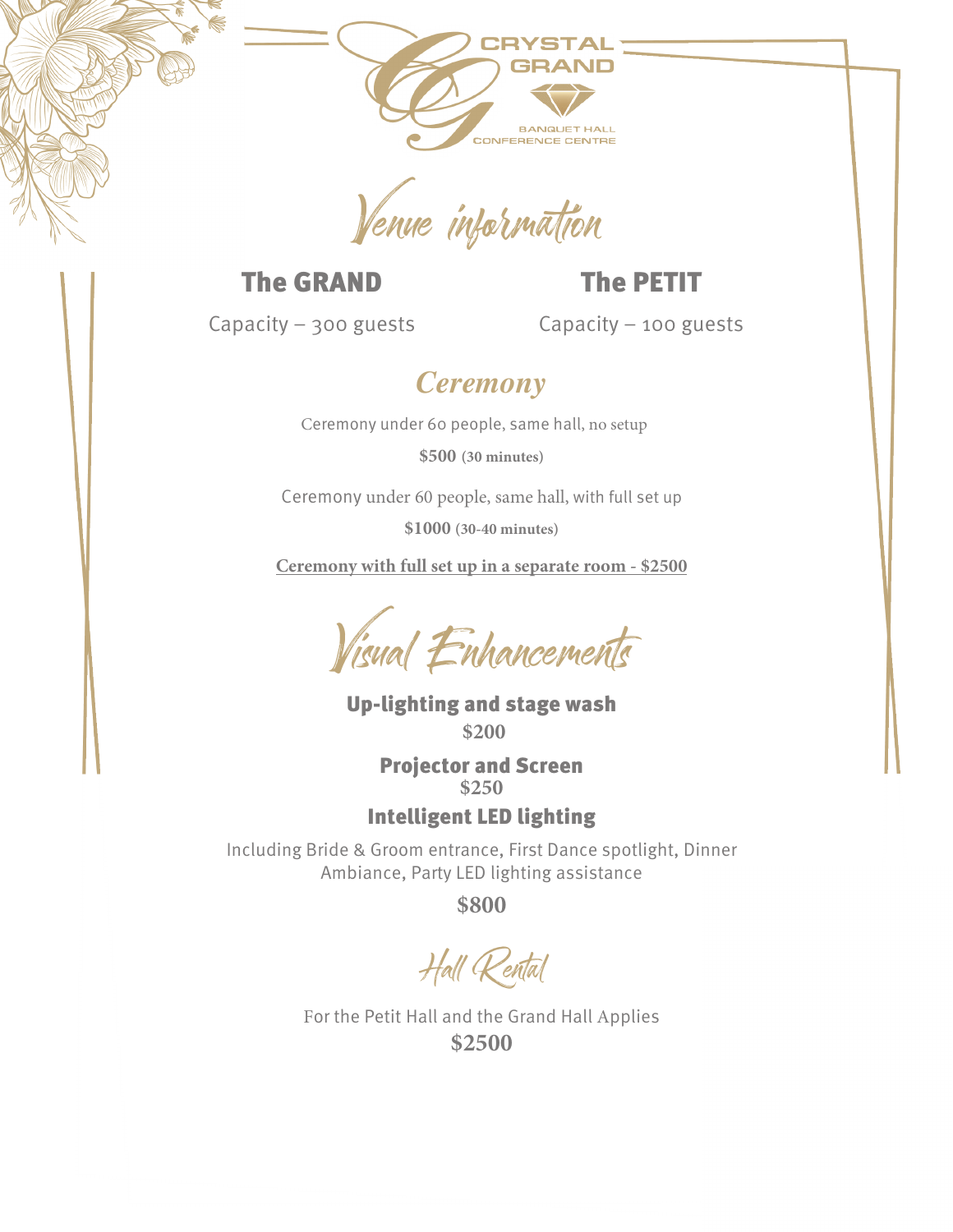Traditional VNews

000 Salad 000

Baby Greens with Balsamic Dressing and Roasted Almonds

#### ◇◇◇ Pasta ◇◇◇

Penne with Fresh Marinara Sauce

## **◇◇◇ Main Course ◇◇◇**

Grilled & Oven Roasted Chicken Breast with Hollandaise Sause OR Roast Beef with Beef Gravy

Main Course is served with oven roasted Parisian Potatoes & assorted steamed vegetables

Dinner Rolls with Creamery Butter

#### ◇◇◇ Dessert ◇◇◇

Cheesecake served with freshly brewed coffee & tea

> **Saturday – \$79 per person Friday & Sunday – \$75 per person**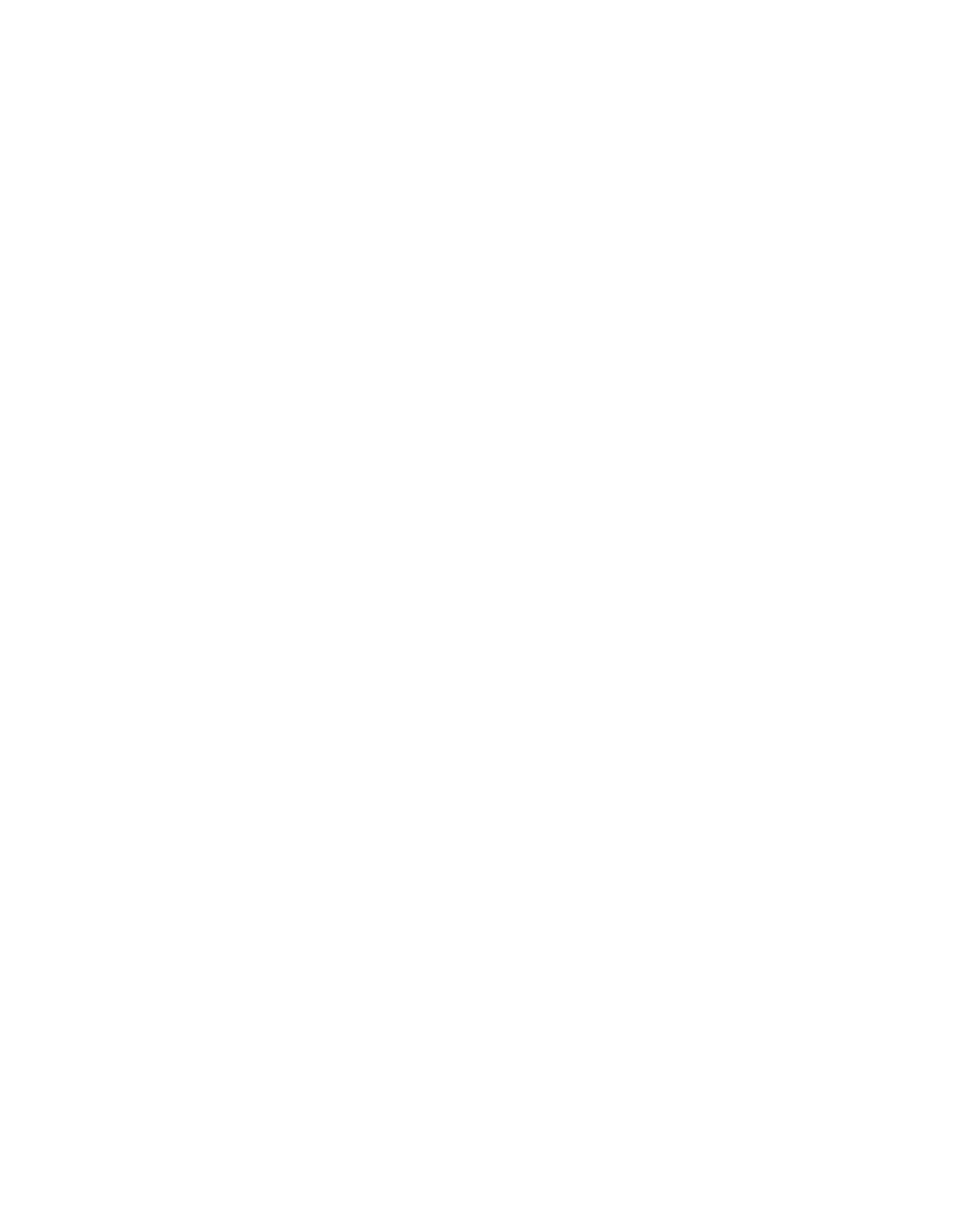Potuguese Menu

◇◇◇ Soup ◇◇◇

Caldo Verde Green Broth Soup with Potato and Sausages

◇◇◇ Salad ◇◇◇

Spring Mix with Baby Arugula & Balsamic Dressing

#### **OOO Fish Course ◇◇◇**

Fillet of Sola served with Rice Pilaf

## **◇◇◇ Main Course ◇◇◇**

Grilled & Baked Boneless Chicken Breast with White Wine Sauce, Parisian Potatoes and Steamed Vegetables

Dinner Rolls with Creamery Butter

#### ◇◇◇ Dessert ◇◇◇

Cheesecake served with freshly brewed coffee & tea

## ◇◇◇ Hot Seafood Table ◇◇◇

New Zealand Mussels, Cooked and Pealed Shrimps,

Calamari Rings

**Saturday – \$100 per person Friday & Sunday – \$95 per person**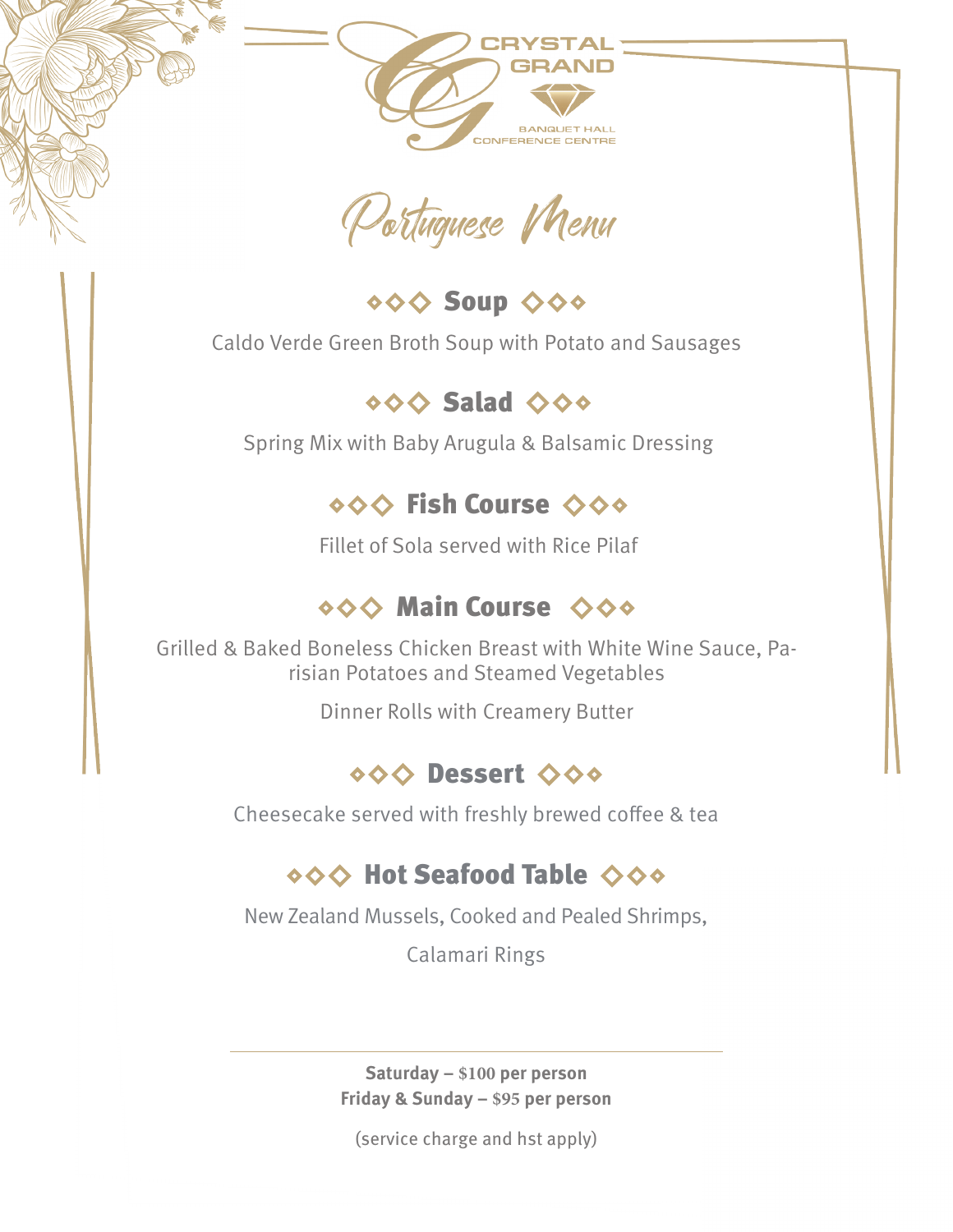Itaian Menu

#### ◆◆◆ Luxury Antipasto Buffet ◆◆◆

Prosciutto & Salami, Marinated Mushrooms, Grilled Red and Yellow Pepper, Asparagus, Grilled Zucchini, Bocconcini & Herbed Olives

#### ◇◇◇ Soup ◇◇◇

**Statachela** 

## $\diamond \diamond \diamond$  Pasta (choice of one)  $\diamond \diamond \diamond$

Fettuccine Alfredo Penne a la Vodka in Fresh Tomato and Basil Sauce & Roasted Bacon with Grated Parmesan

Cannelloni in Marinara Sauce Tortellini with Fresh Tomato & Basil Sauce

# ◇◇◇ Main Course (Duo Plate) ◇◇◇

Grilled Veal Chop OR AAA Grilled Beef Strip Lion with Red Wine Reduction Sauce AND Grilled & Baked Boneless Chicken Breast with Hollandaise Sauce Main Course is served with oven roasted Parisian Potatoes & assorted steamed vegetables Dinner Rolls with Creamery Butter

## ◇◇◇ Dessert ◇◇◇

Chocolate Raspberry Tartufo Ice-Cream Glazed & Chocolate Sauce served with freshly brewed coffee & tea

> **Saturday – \$110 per person Friday & Sunday – \$100 per person**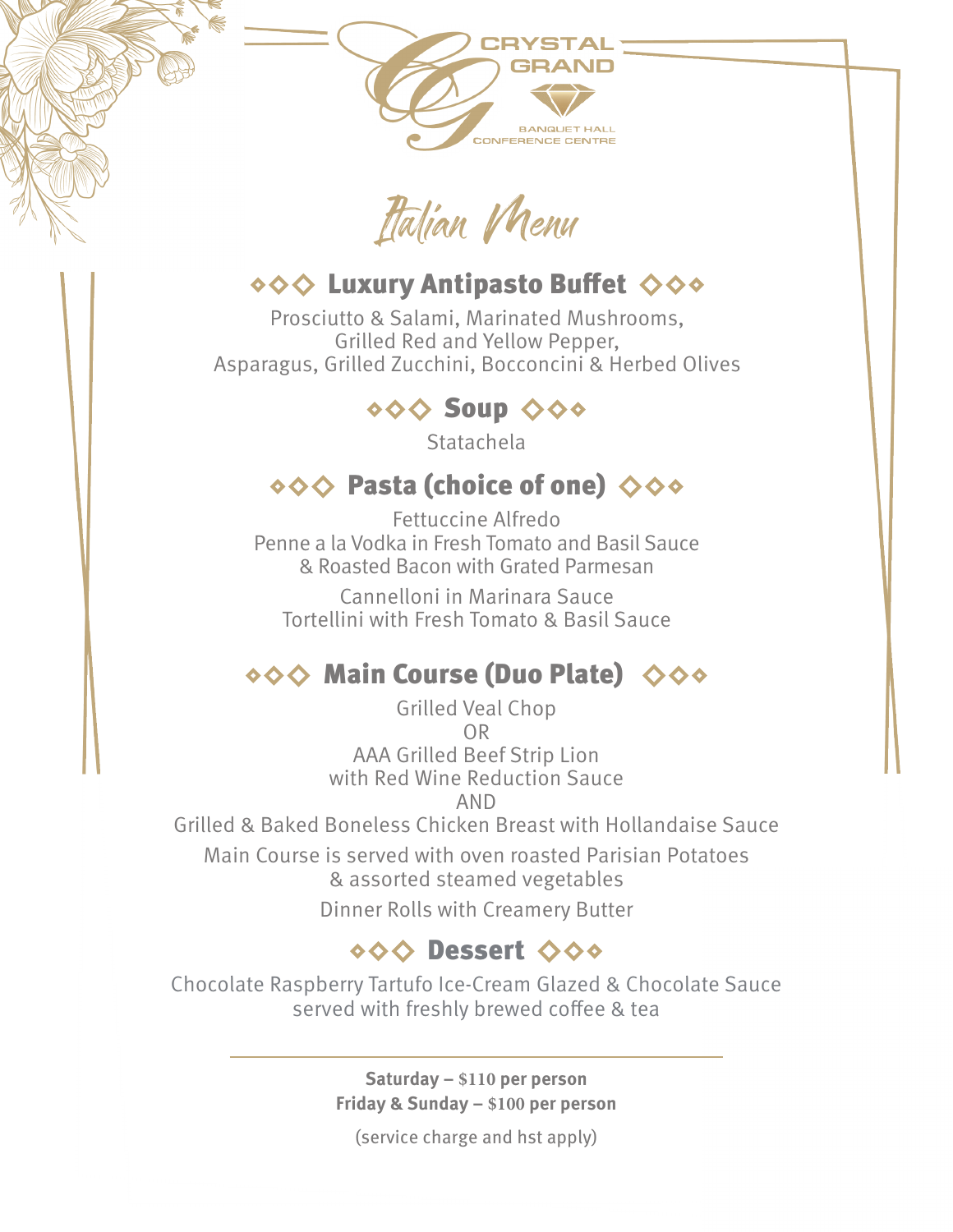Polish VNenu

## ◇◇◇ Soup (choice of one) ◇◇◇

Chicken Noodle Soup Borsch with Crockets

## ◇◇◇ Salad ◇◇◇

Garden Salad with Tomato, Cucumber, Red & Yellow Pepper

# ◇◇◇ Main Courses (choice of two) ◇◇◇

Roast Pork Loin with Plum Sauce Chicken Schnitzel with Mushroom Sauce Fillet of Salmon or White Fish (Basa Fillet) Oven Roasted Beef with Red Wine Sauce Main courses are served with roasted potatoes & assorted steamed vegetables

Dinner Rolls with Creamery Butter

## ◇◇◇ Dessert ◇◇◇

Cheesecake served with freshly brewed coffee & tea

# ◇◇◇ Premium Polish Late-Night Buffet ◇◇◇

Perogies with Roasted Bacon & Caramelized Onion, Bigos, Assorted Meat Platter,

Smoked Salmon Platter, Assorted Pickled Vegetables, Pickled Medley Mushrooms, Black and Green Olives, Traditional Potato Salad, Baby Shrimp & Crab Meat Salad, Beet Vinaigrette Salad

> **Saturday – \$100 per person Friday & Sunday – \$95 per person**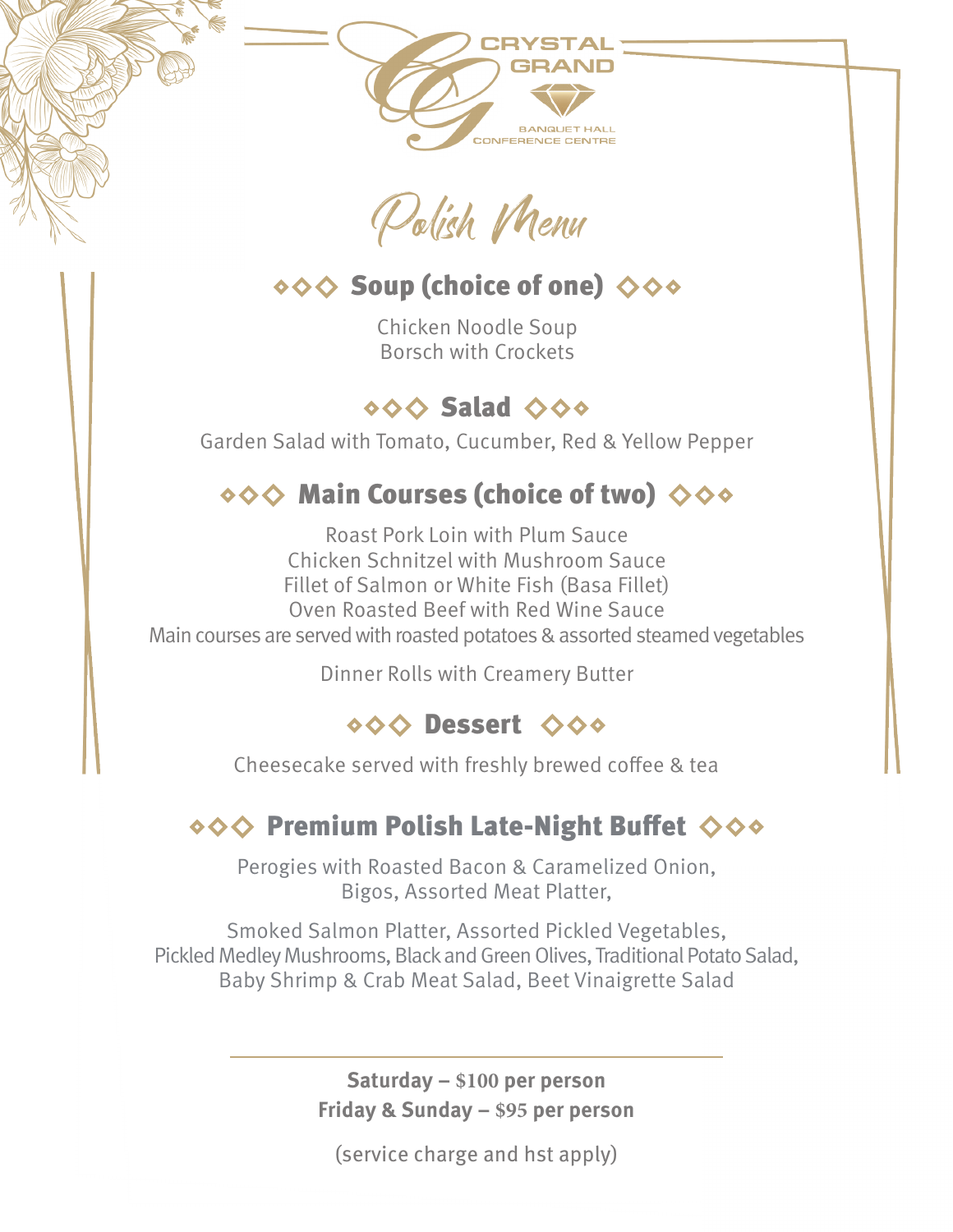Gourmet French Menu

**◇◇◇ Soup ◇◇◇** 

Arctic Char Consommé with a Squire of Arctic Char and Finely Diced Vegetables garnished with Tarragon

#### $\diamond \diamond \diamond$  Salad  $\diamond \diamond \diamond$

Fresh Ripe Tomatoes, Mozzarella Cheese with Fresh Basil, Olive Oil & Fresh Lemon Juice

#### ◇◇◇ Entrée ◇◇◇

Chicken Medallion Stuffed with Chicken Liver Pate and Apricot

# ◇◇◇ Main Course (choice of one) ◇◇◇

Grilled AAA Filet mignon served with Oyster Mushroom Ragout Roasted Garlic Mashed Potatoes & Assorted Steamed Vegetables OR

Chilean Sea Bass Fillet garnished with Mango Vinaigrette and served with Steamed Asparagus, Mushroom Risotto & Hollandaise Sauce

Dinner Rolls with Creamery Butter

## ◇◇◇ Dessert ◇◇◇

Crème Brûlée served with freshly brewed coffee & tea

**Saturday – \$125 per person**

**Friday & Sunday – \$120 per person**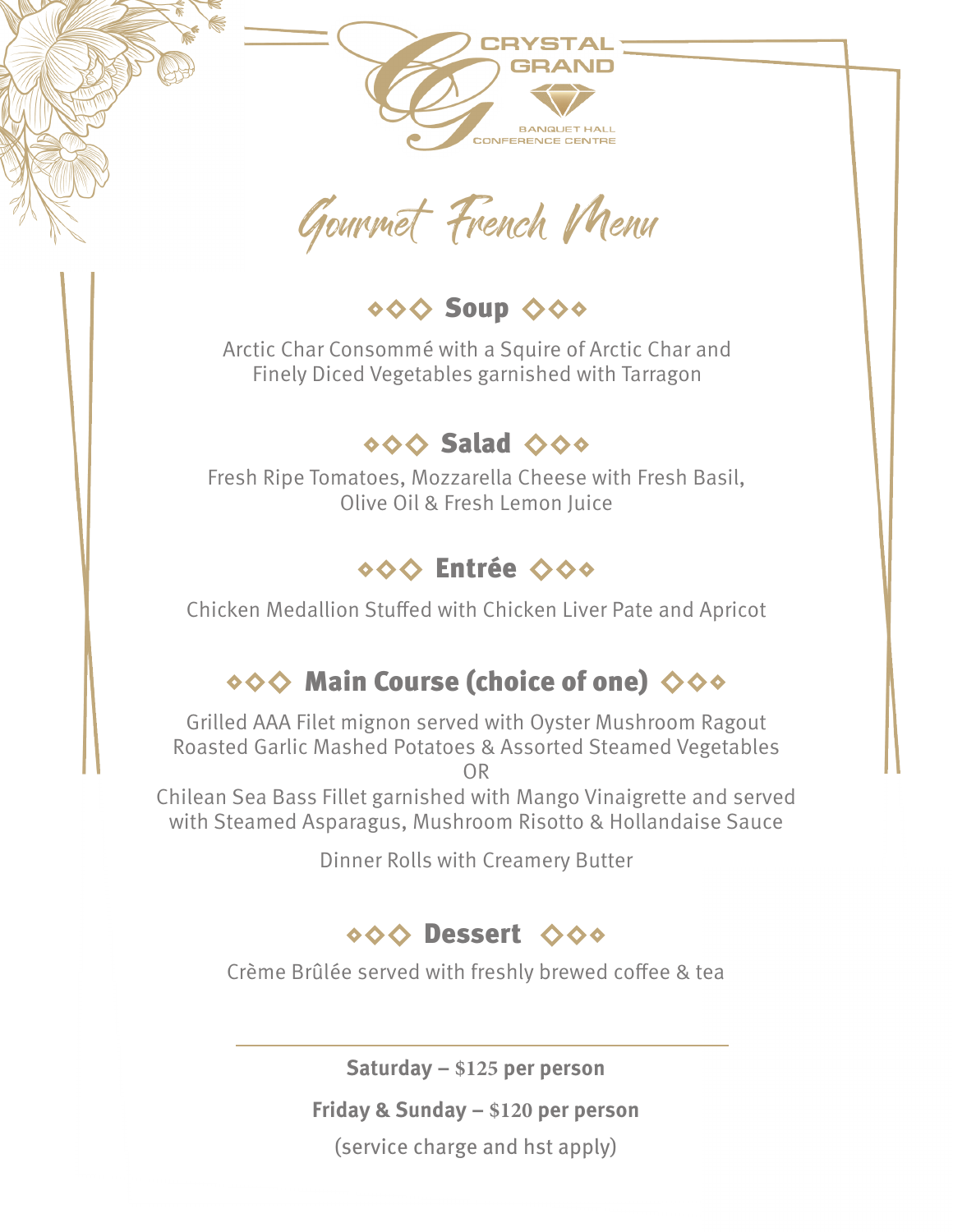Rusian Menu

## $\diamond \diamond \diamond$  Assortment of Starters  $\diamond \diamond \diamond$

Red Caviar with Bliny, Salmon Aspic, Smoked Fish Platter, Shrimp Cocktail & Mussels,

Smoked Duck Breast, Chicken Liver Pate & Crepes Napoleon, Assorted Meat Platter, Roasted Eggplant Rolls, Assorted Pickled Vegetables, Pickled Medley Mushrooms, Herring Russian Style, Black & Green Olives

## ◇◇◇ Salad ◇◇◇

Garden Salad, Salad "Stolichnyi", Chicken Meat & Mushroom Salad, Crab Salad

## ◇◇◇ Hot Entrées ◇◇◇

Chicken Julienne with Mushrooms and Cheese

# ◇◇◇ Main Courses (choice of three) ◇◇◇

Crystal Grand Chicken Kiev Beef Oven Roasted Salmon Oven Roasted Frenched Lamp Chops Oven Roasted Duck with Baked Apples Chicken or Pork Shashlyk

Main courses are served with roasted potatoes & assorted steamed vegetables

Freshly Baked Breads & Butter

**\$120 per person** (service charge and hst apply)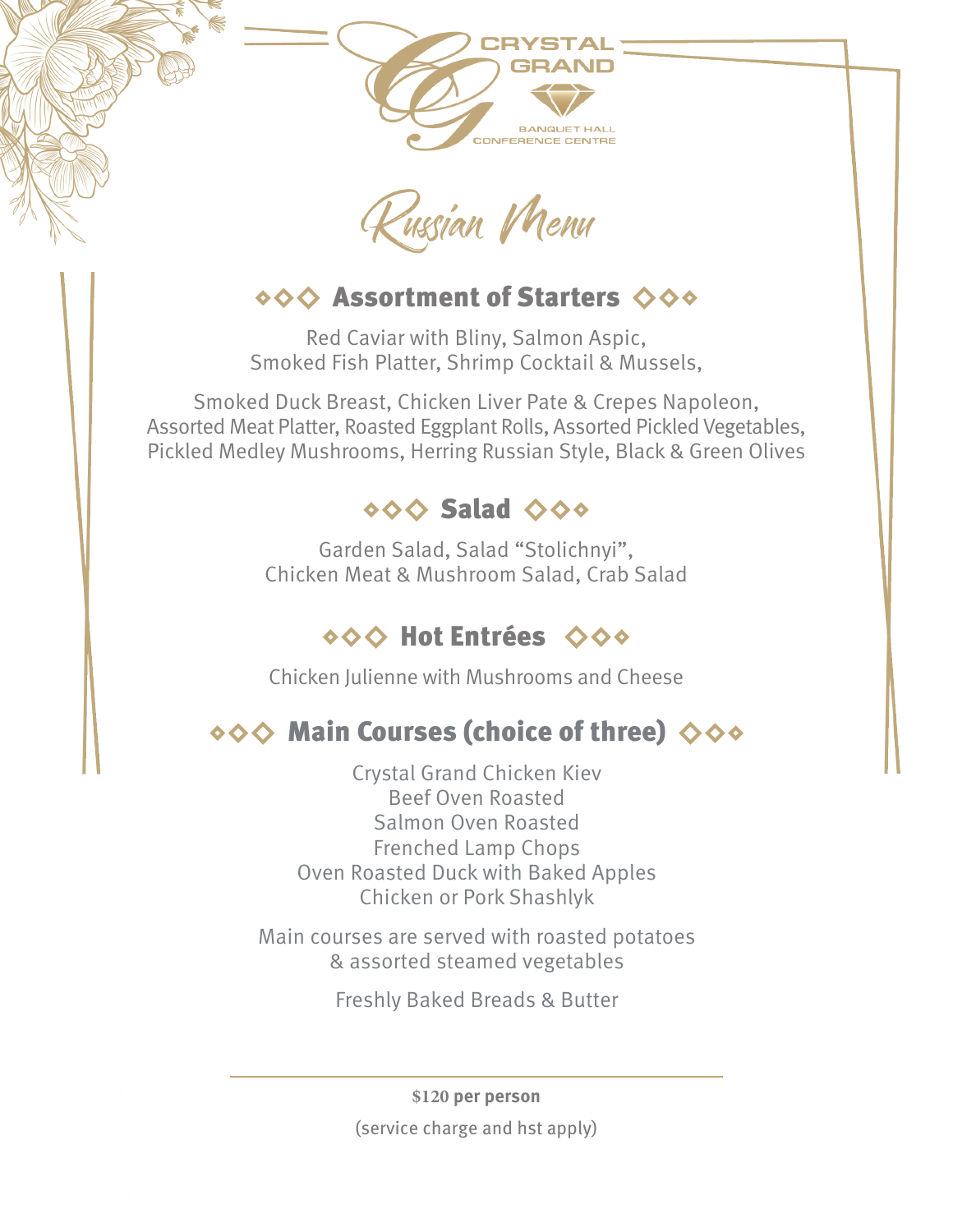

## ◆◆◆ Assortment of Starters ◆◆◆

Assorted Meat Platter, Smoked Fish Platter, Shrimp Cocktail & Mussels, Herring with Lemon & Red Onion, Chicken Liver Pate & Crepes Napoleon,

> Red Caviar with Bliny, Black & Green Olives, Assorted Pickled Vegetables & Mushrooms

#### ◇◇◇ Salad ◇◇◇

Garden Salad, Chicken Meat & Mushroom Salad, "Kievlianka" Salad, Crab Salad

## **Soup ◇◇◇**

Borsch served with "Pampushki"

# ◇◇◇ Hot Entrées ◇◇◇

Vareniki with Onion & Bacon, Cabbage Rolls (Golubtsy)

# $\diamond \diamond \diamond$  Main Courses (choice of three)  $\diamond \diamond \diamond$

Crystal Grand Chicken Kiev Oven Roasted Duck with Baked Apples Roasted Beef Oven Roasted Fillet of Basa Oven Roasted Salmon Traditional Pork Chops Chicken or Pork Shashlyk

Main courses are served with Roasted potatoes & steamed assorted vegetables Freshly Baked Breads & Butter

**\$120 per person**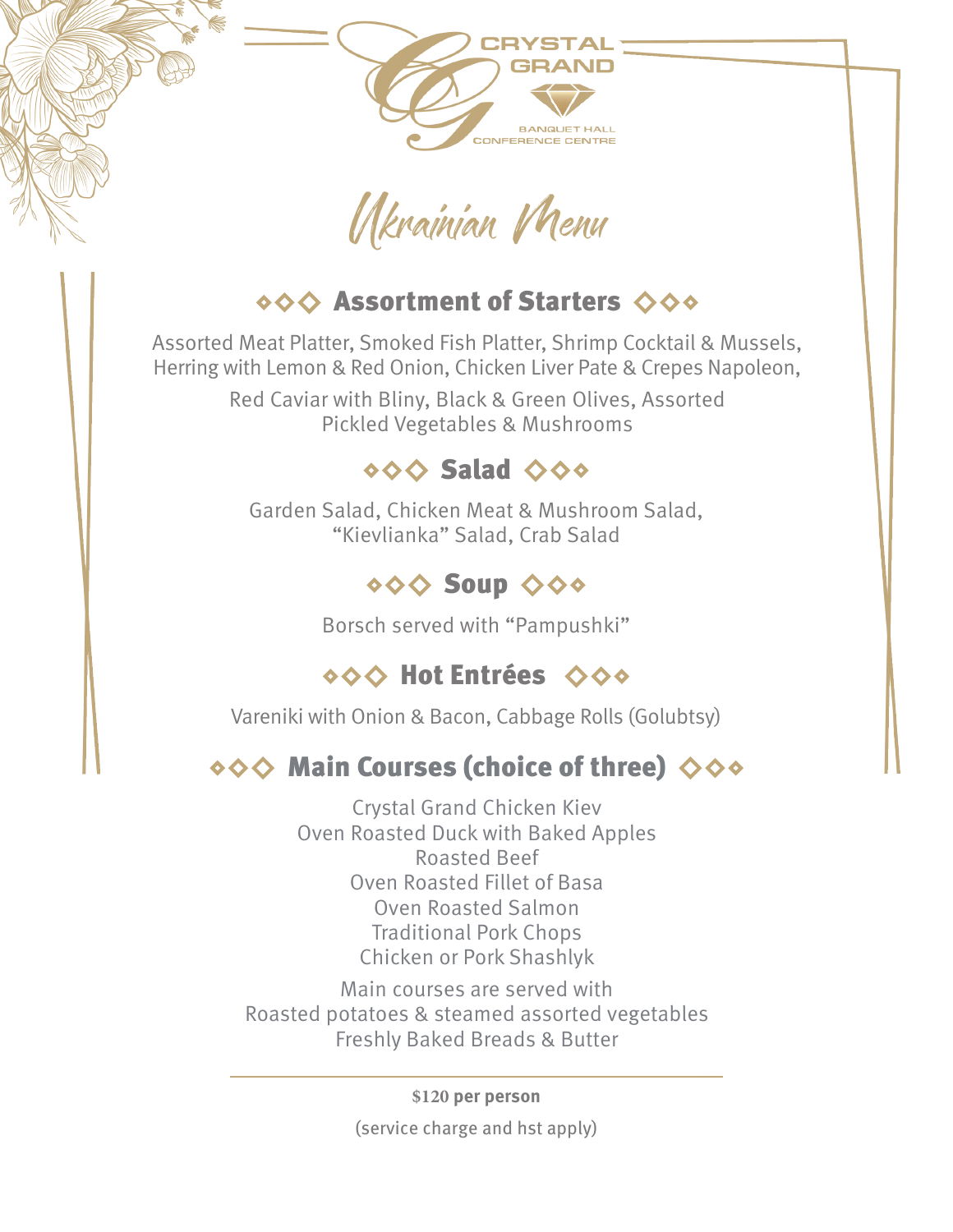Armenian Menu

## ◇◇◇ Assortment of Starters ◇◇◇

Cold Meat & Basturma Platter, Eggplant Rolls, Chicken Roulette with Lavash, Bliny with Red Caviar, Smoked Salmon Platter, Pickled Vegetables Rejan (Armenian Style Yogurt), Baba ghanoush, Humus



Assorted Green Herb tomato, cucumber, pepper & Assorted Cheese, Baba ghanoush Tabbouleh Salad

# $\diamond \diamond \diamond$  Main Courses (choice of three)  $\diamond \diamond \diamond$

Tolma (stuffed with Beef and Rice) Beef or Lamb Khashlama (Slow cooked meat with vegetables) Armenian Khorovatz BBQ (Choice of Pork or Chicken), (Beef or Lamb + \$5) Lula Kebab BBQ (Choice of Chicken, Beef or Lamb)

> Trout (oven baked) Kufta (beef) Grilled Vegetables & Potato Freshly Baked Breads & Butter

**\$110 per person** (service charge and hst apply)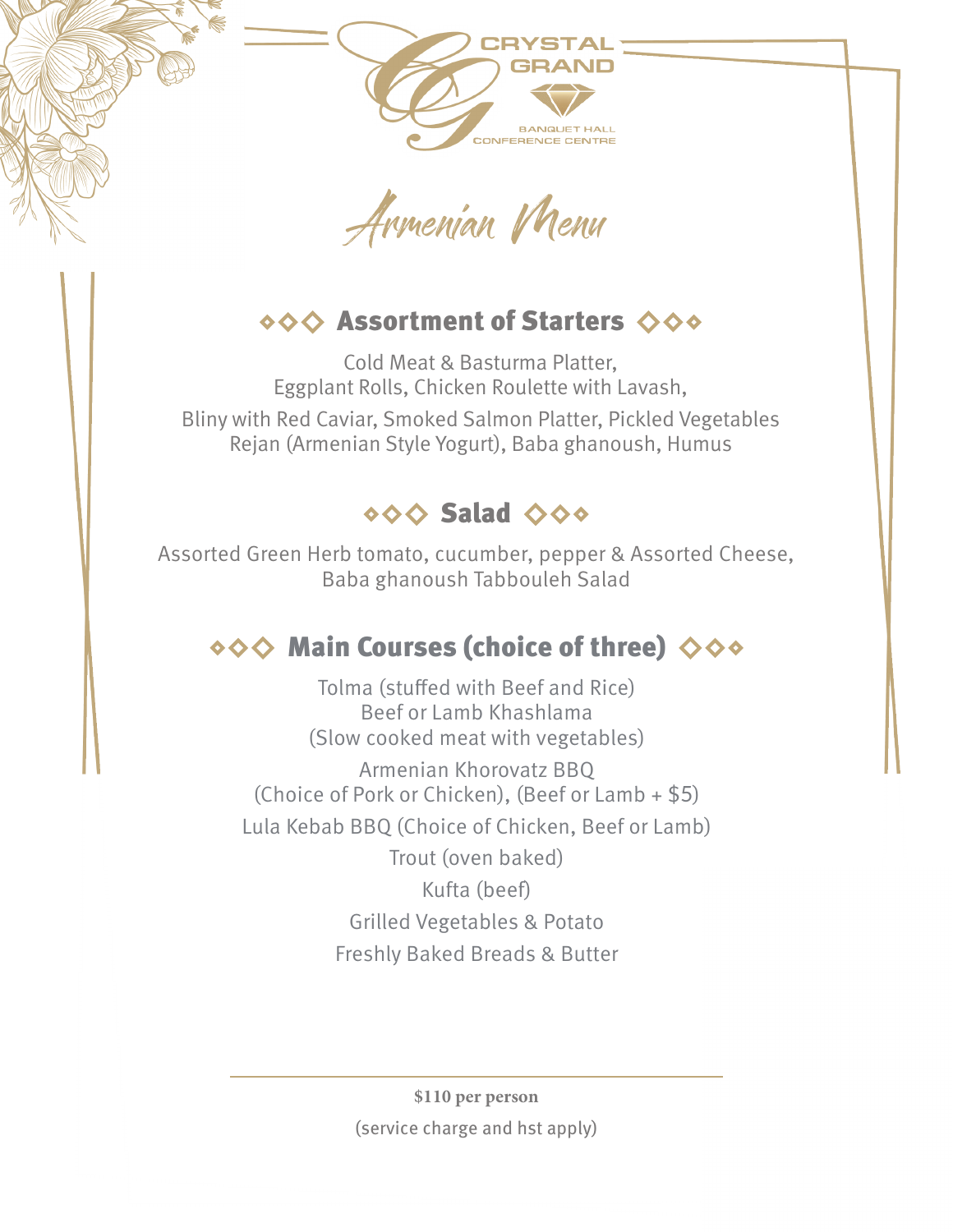Host Bar Options

*Bartender included*

#### Standard Bar  $\diamond$ ◇◇◇

Standard 6-hours bar – \$15 per person Standard 7-hours bar – \$20 per person Bar list: Rye – Canadian Club, Rum – Captain Morgan, Gin – Beefeater, Vodka – Smirnoff, Red and White House Wine, Mix and Ice Domestic Beer

#### $\diamond$

#### Premium bar

 $\ddot{\diamond}$ 

*Includes all liquor options from the Standard bar* Premium 6-hours bar – \$20 per person Premium 7-hours bar – \$25 per person Bar list: Scotch – Red Label, Whiskey – Crown Royal, Rum – Bacardi, Gin – Bombay, Vodka – Stolichnaya, Brandy – St Remy VSOP, Cocktail liquors (Meagher's Triple Sec, Peach Schnapps, Baileys, Cointreau, Kahlua, Amaretto, Grappa) Imported Beer

Consumption Bar

*Bartender-250\$ + pay per drink*

#### **Standard drink – \$7 per drink**

#### **Premium drink – \$9 per drink**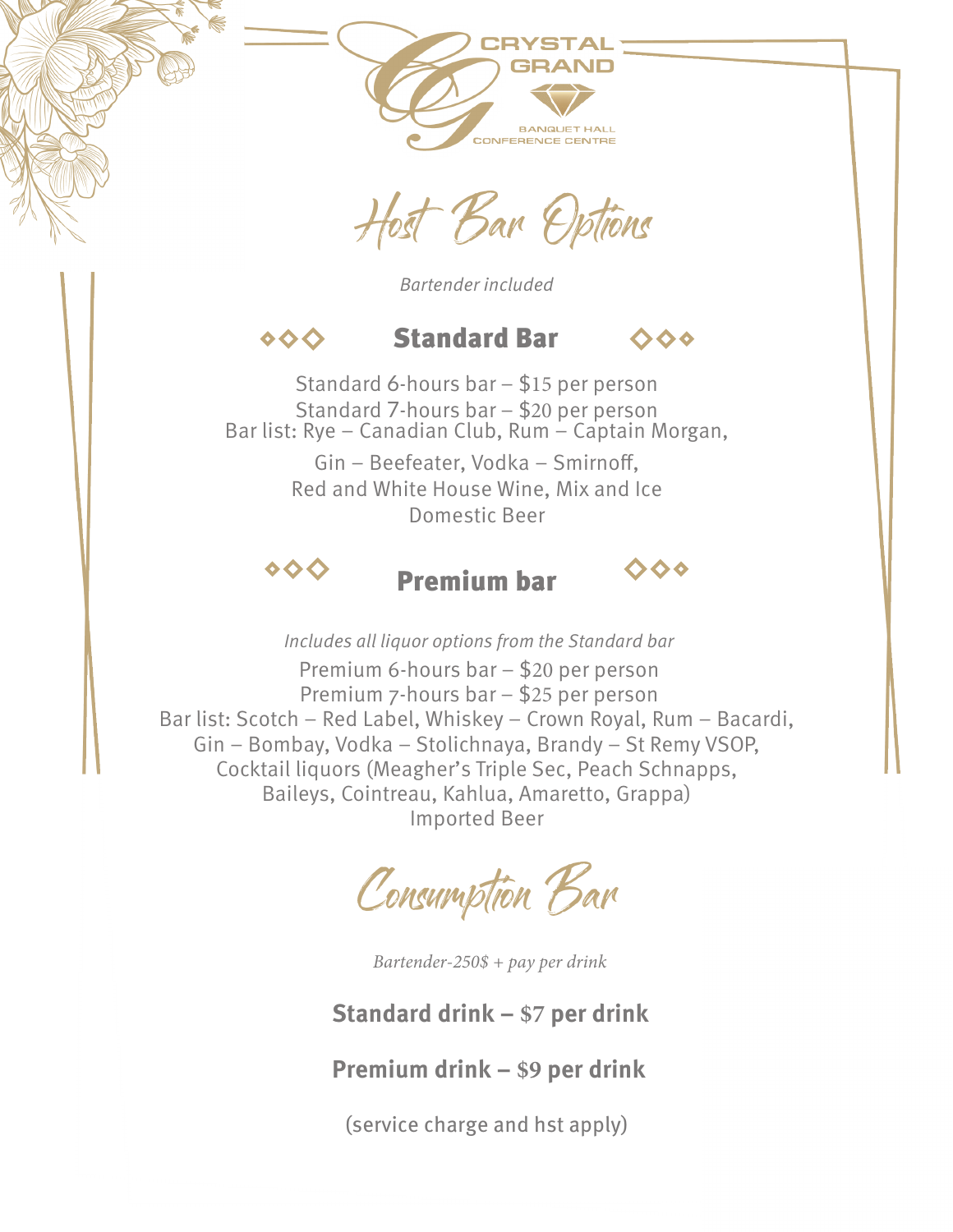Enhance Your Bar Package

◆◇◇ First Toast ◇◇◆ **\$4 per person**

 $\diamond \diamond \diamond$  Sparkling wine reception  $\diamond \diamond \diamond$ **\$5 per person**

 $\diamond \diamond \diamond$  Receiving line shots  $\diamond \diamond \diamond$ **\$5 per person**

## ◆◆◆ Liquor Enhancements ◆◆◆

Whisky – Jameson (\$2 per person) Scotch – Jonny Walker Black (\$4 per person) Scotch – Glenfiddich 12-Year-Old (\$5 per person) Cognac – Courvoisier VS (\$3 per person) Cognac – Hennessy VS (\$4 per person) Tequila – Sauza Silver/Gold (\$3 per person) Signature drink upon request (\$2 per person) Custom beer selection (\$2 per person)

**Hors d'oeuvres before dinner**

\$5 per person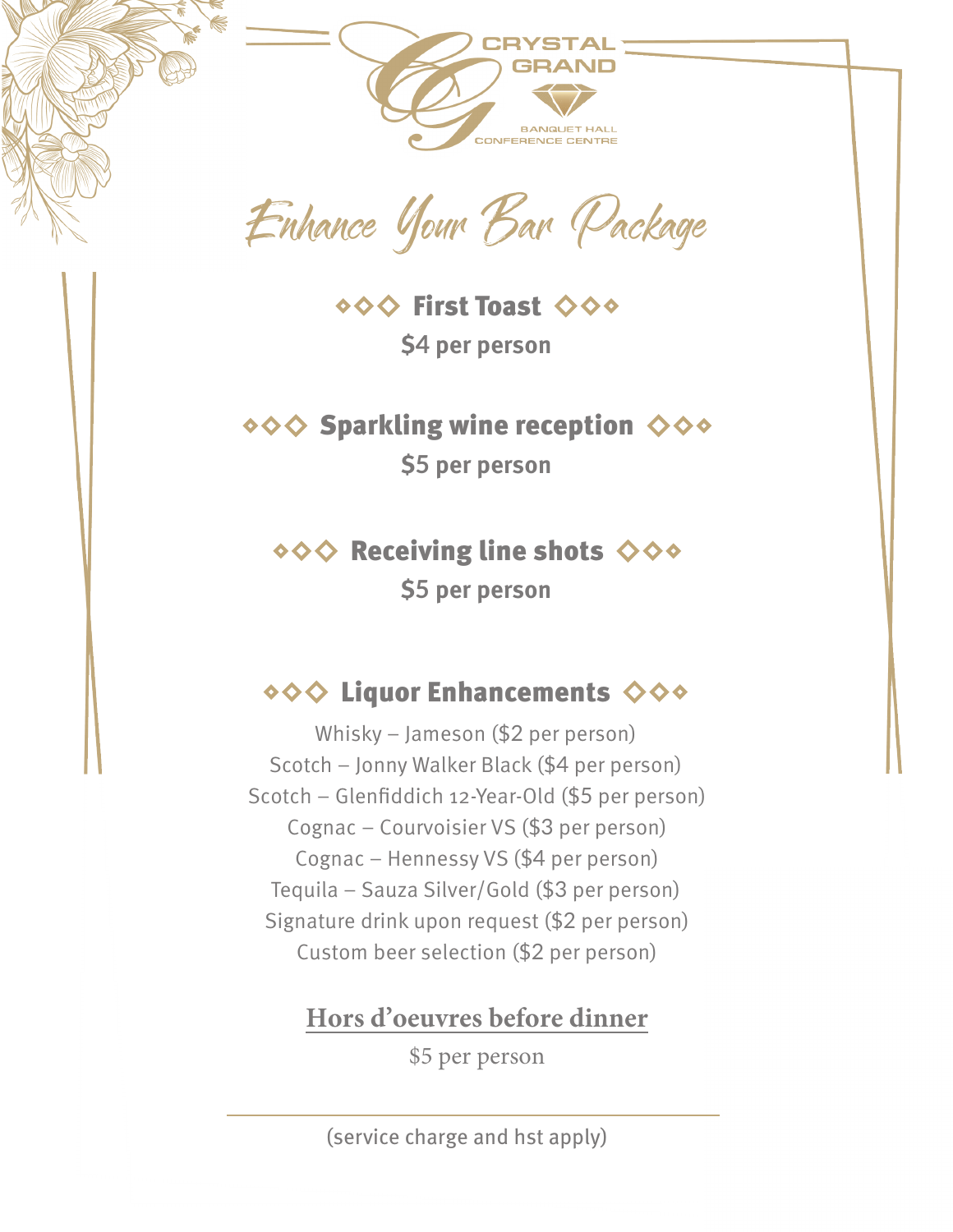Extra Seection

*Can be added to any menu*

## ◇◇◇ Poutine Station ◇◇◇

Golden French fries served with cheese curds and home style gravy

**\$10 per person**

# ◆◆◆ Slider Station ◆◆◆

Mini Beef Sliders served with variety of toppings

## **\$10 per person**

# ◆◆◆ Premium Savory Station ◆◆◆

Poutine, Assorted Finger Sandwiches, Egg Salad, Salami and Cheese, Mini Slider Burger, and Mini Pizza

**\$15 per person**

# ◇◇◇ Seafood Buffet ◇◇◇

New Zealand Mussels, Jumbo Tiger Cooked and Pealed Shrimps, Calamari Rings

#### **\$15 per person**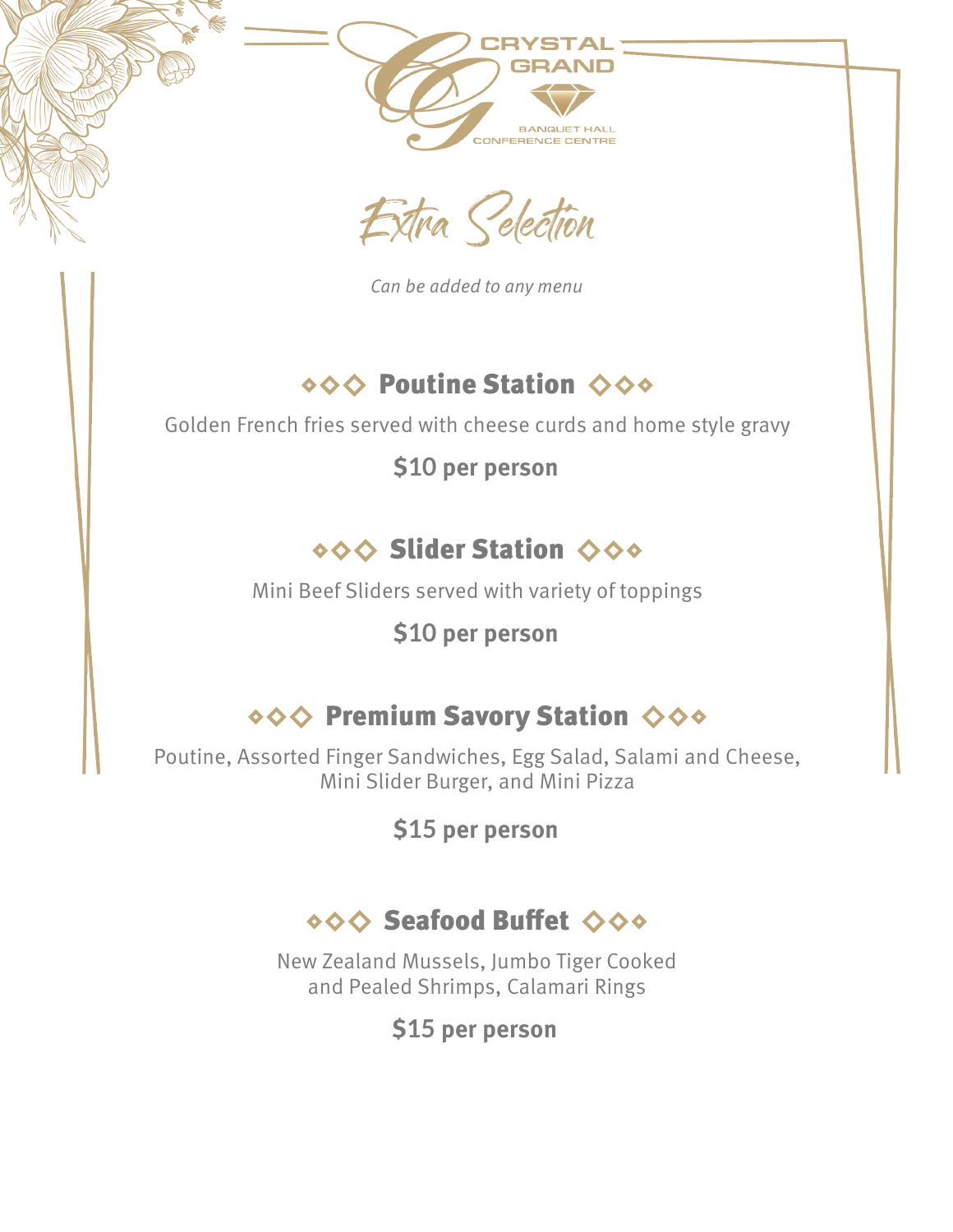# ◇◇◇ Premium Seafood Buffet ◇◇◇

New Zealand Mussels, Jumbo Tiger Cooked and Pealed Shrimps, Calamari Rings, Lobster, Crab Legs, Baked Atlantic Salmon Fillet Squares with Hollandaise Sauce

**\$22 per person**

#### ◇◇◇ Late Night Sweet Table ◇◇◇

Assorted Signature Cakes

Assorted Fruit Platter

**\$10 per person**

**\$5 per person**

#### ◇◇◇ Premium Late-Night Sweet Table ◇◇◇

Assorted European Fine Pasties, French Macaroons, Signature Cakes, Fruit Platers

**\$15 per person**

## ◇◇◇ Polish Buffet ◇◇◇

Perogies with Roasted Bacon and Caramelized Onions, Bigos, Assorted Meat Platter, Smoked Salmon Platter, Shrimp Cocktail, Assorted Pickled Vegetables and Mushrooms, Black and Green Olives, Traditional Potato Salad, Baby Shrimps and Crab Meat Salad, Beet Vinaigrette Salad

**\$20 per person**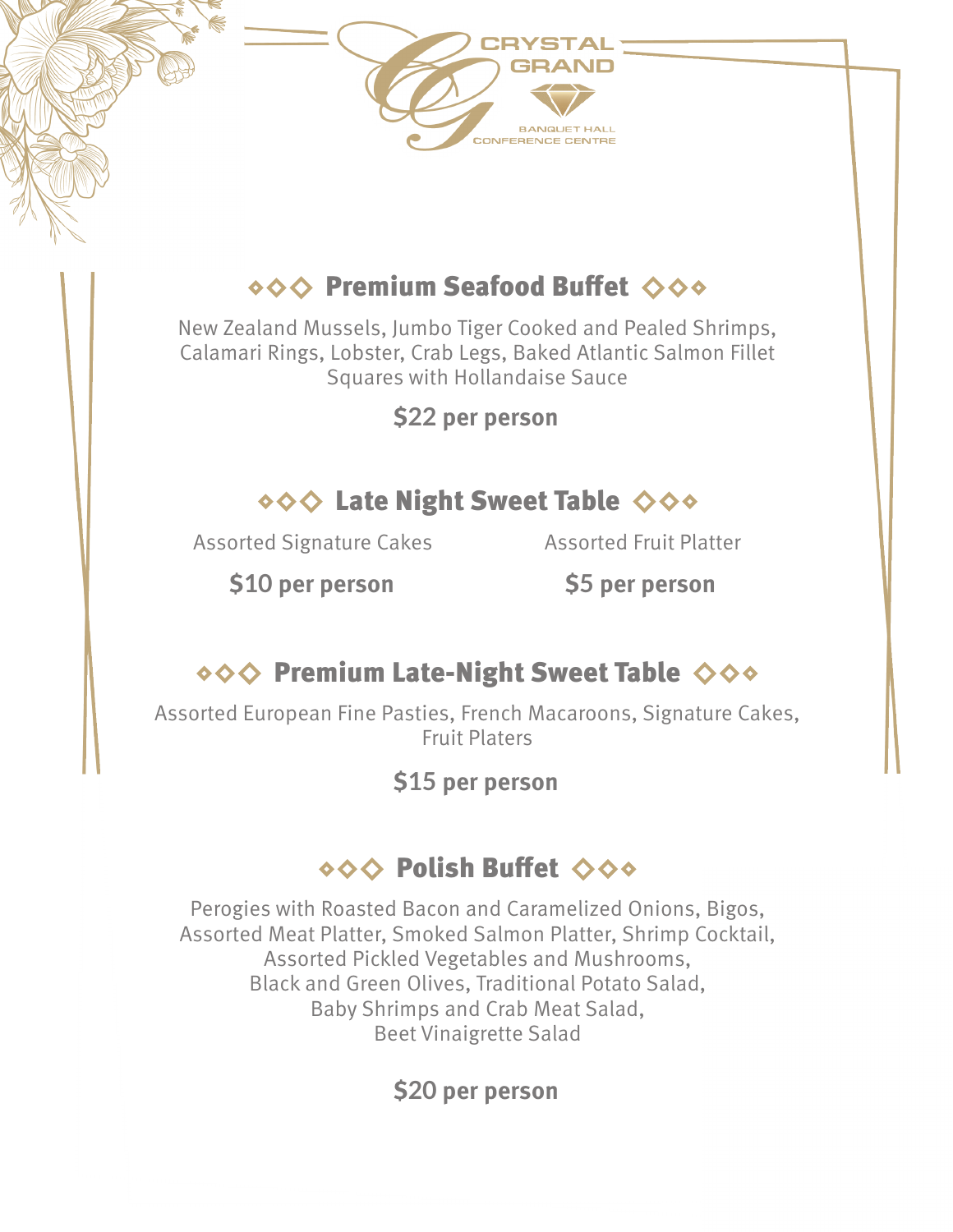# **OOO Ukrainian Cossack Buffet ◆◆◆**

Whole Roasted Suckling decorated with Pig served with Homemade Horseradish, Assortment of Smoked Delicatessen, Meats, Sausages, and Salo, East Slavic Bacon, seasoned with garlic, black pepper, dill and coriander and served with Artisan Rye Breads

**\$20 per person**

# ◆◆◆ Pierogi Station ◆◆◆

Homemade Pierogi stuffed with Variety of Fillings, i.e. Cabbage and Mushroom, Chicken Meat, Cheddar Cheese and Potato served with Sour Cream, Crumble Bacon, Caramelized Onion and Fresh Chives

**\$10 per person**

## ◇◇◇ Salmon Station ◇◇◇

Whole Oven Roasted Salmon topped with Dil and served with Hollandaise Sauce

Smoked Salmon served with Capers, Shallot and Red Onion, and Potato Blini Salmon Coulibiac Russian Style:

Puff Pastry Pie stuffed with Salmon Fillet, Rice or Buckwheat, Boiled Eggs, Mushrooms, Onion and Dill

#### **\$25 per person**